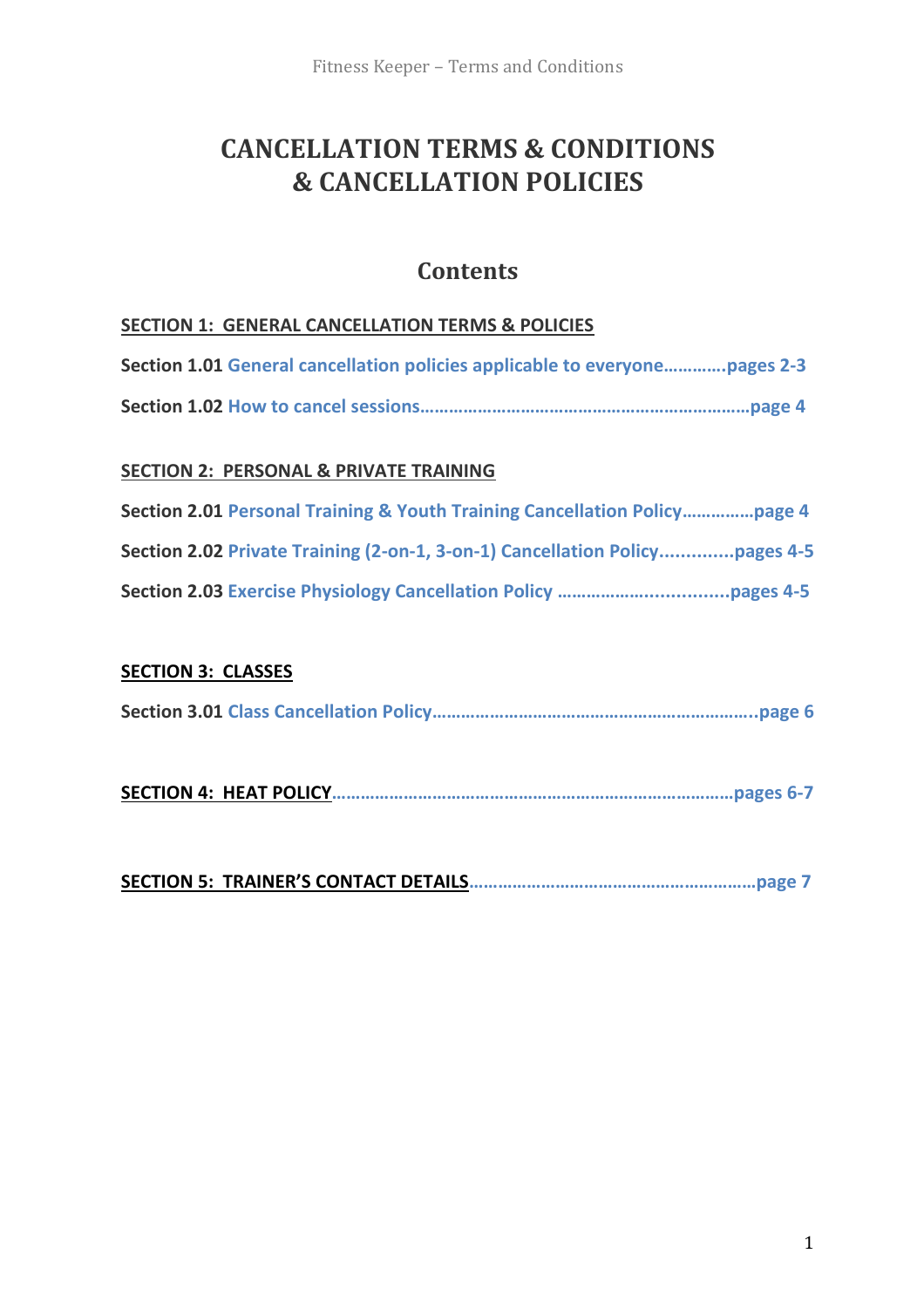## **SECTION 1: GENERAL CANCELLATION TERMS & POLICIES**

While we recognise that unannounced events do occur from time to time, our business is built around appointments. From a business aspect when you make a commitment to train on a regular basis, that time is specifically reserved for you. When you cancel on short notice, it is usually impossible for us to schedule in another client who could use the time of the cancelled session. Please keep in mind that in addition to the time spent with you, we also spend extra time to set-up prior to your session and pack-up afterwards.

#### **SECTION 1.01 GENERAL CANCELLATION POLICIES APPLICABLE TO EVERYONE**

#### **Public Holidays**

Fitness Keeper is closed on all public holidays. If your weekly session would fall on a public holiday, it will not take place and there will be no cost incurred.

#### **Inclement weather (outdoor sessions only)**

Sessions continue rain, hail, or shine. However, if the weather is particularly dangerous (i.e. lightning storms), you will be notified via text message approximately 30-60 minutes prior to the session *only* if the session can no longer go ahead. Fitness Keeper will also cancel your session from your Mindbody schedule. You will not be charged for the session.

#### **During heat & extreme heat (outdoor sessions only)**

We reduce the intensity of the session and allow for longer rest periods and more water breaks during sessions that run in extreme heat. When the temperature hits 36 degrees, we have a separate cancellation policy. Please see page 6.

#### **All sessions have different expiry dates**

These dates are displayed before you make a purchase and we urge you to take note of this. It is up to you to ensure the sessions are used prior to the expiry date.

#### **Payments**

Sessions must be paid for prior to attending. We have a number of options for payment, including paying for casual sessions, packages, or agreeing to a direct debit arrangement.

Any payments which are not made prior to your session will be charged at the casual rate using your preferred payment method (credit/debit card or direct deposit from your bank). By not paying prior, you authorise Fitness Keeper to debit your session within 24 hours of your session occurring.

#### **Fees**

I understand that I will be notified if my credit/debit card or bank account payment fails to authorise for any reason, and that a \$2 fee will apply each time a transaction fails (due to insufficient funds, or incorrect details being supplied to Fitness Keeper). If a direct debit arrangement is set-up, each consecutive attempt to complete the transaction will occur 24 hours after the initial attempt. The fees will be automatically debited from my credit/debit card or bank account, or where we (Fitness Keeper)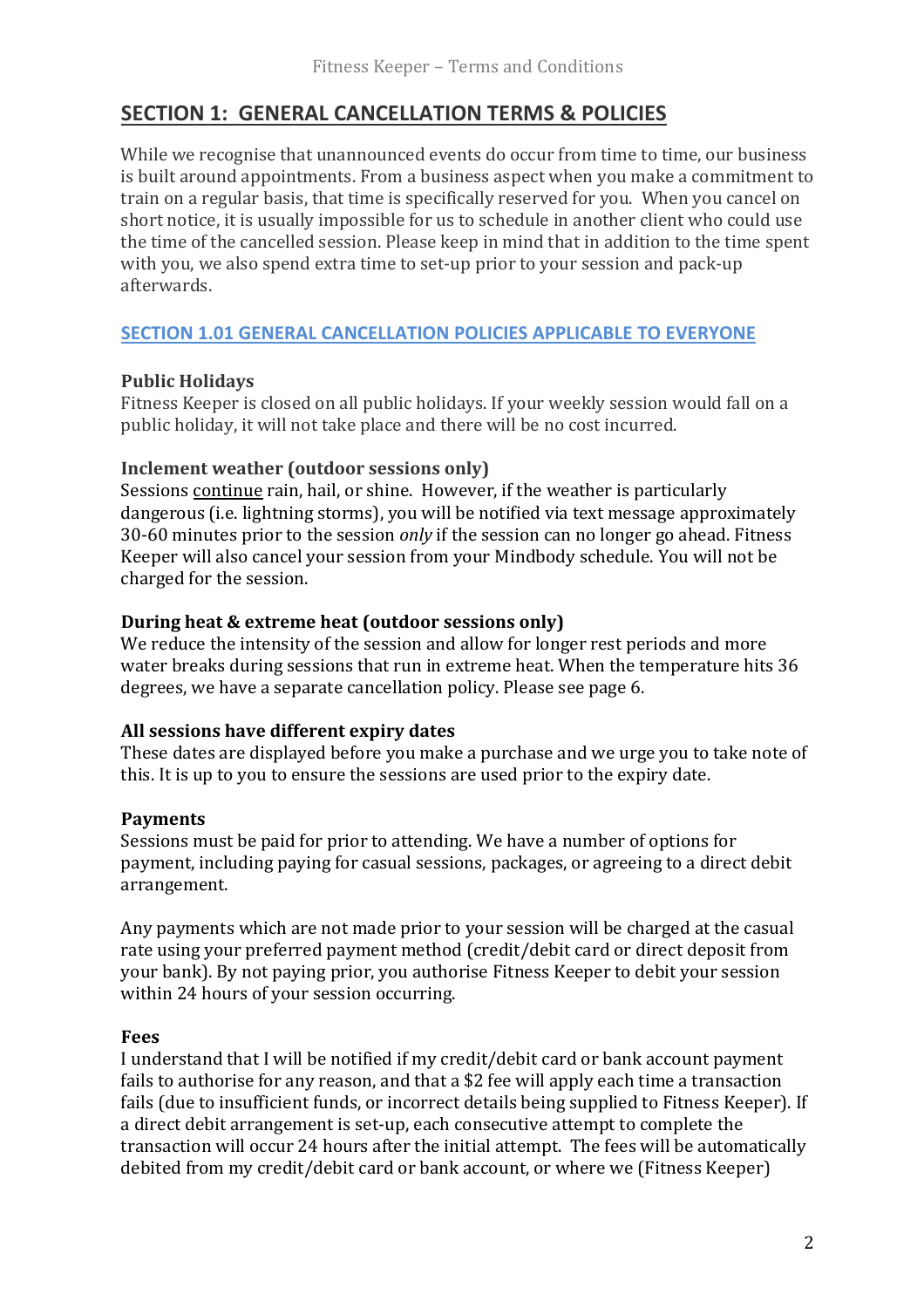cannot process the transaction, we will apply a fee against your Mindbody account to be paid at another time.

Cancellations or reschedules with short notice may be charged the full cost of the session. Please read the appropriate sections below as personal training and classes have different policies. If your session has not been paid in advance and you cancel late, Fitness Keeper is authorised to debit the client's credit/debit card or bank account, or where we (Fitness Keeper) cannot process the transaction, we will apply a fee against your Mindbody account to be paid at another time.

#### **Payment methods**

Fitness Keeper accepts major credit and debit cards (e.g. MasterCard, Visa). Payments via bank accounts are direct debited (either once-off or on a set schedule). All transactions will appear on your bank statements as EziDebit (not Fitness Keeper). We do not accept American Express, cheques, or cash payments.

#### **Cancellation of direct debit**

There are no cancellation fees for cancelling any direct debits and you can cancel at any time. However, a written cancellation request must be received by Fitness Keeper at least 14 days in advance of your next billing cycle to cancel (or suspend) direct debit set-ups.

#### **Refunds**

Australian consumer law states you must pay for services you've received. If you change your mind once the service has commenced, we do not provide a refund. For example, if you purchase a 10 pack of sessions, once you have completed 1 session, we do not deliver refunds on the remaining sessions. You are not entitled to a refund if you have changed your mind after a purchase is final. If you have changed your mind, while we cannot offer a refund, we can give you store credit less a \$5 admin fee. We are not entitled to refund you for payments made on unused sessions if you do not proceed after commencing. However, we can negotiate an extension or offer store credit if an acceptable reason is provided in writing *prior to* the expiration of services.

If you have made the wrong purchase, please contact Fitness Keeper to arrange change of service. If sessions do not meet your expectations, please contact Fitness Keeper. Should extreme unforeseen circumstances arise during which individuals are unable to continue to participate (e.g. extended illness), arrangements will be made at the discretion of Fitness Keeper on a case-by-case basis.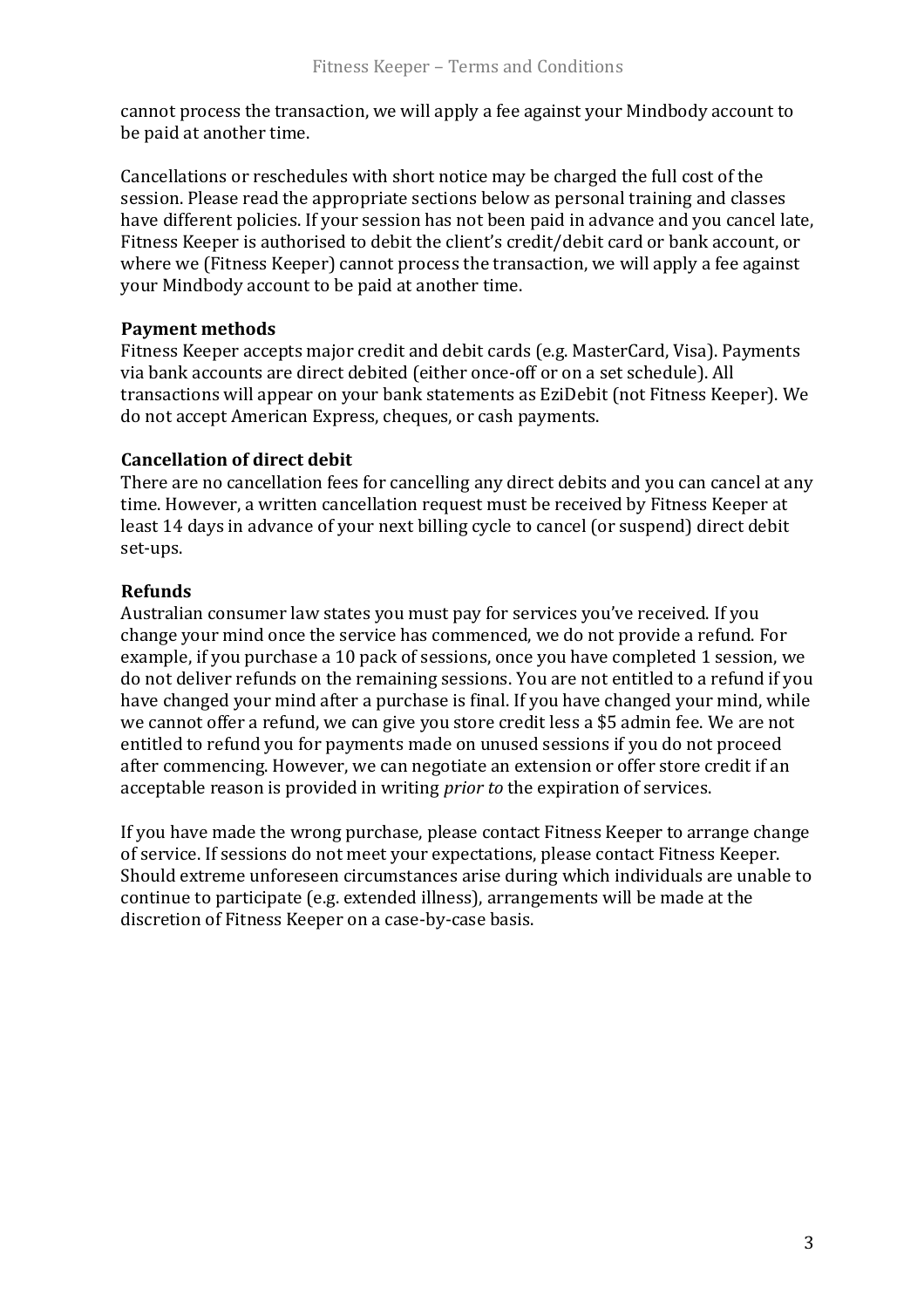#### **SECTION 1.02 HOW TO CANCEL SESSIONS**

All cancellations should be made by logging into your account and clicking "cancel".

Please note that depending on what type of training you are booked in for, different cut-off times are offered. See the following pages to find the service that is applicable to you.

If you cannot cancel online please contact 0419 391 302 by text message & send your full name, session cancellation date, and session time to Steph.

## **SECTION 2: PERSONAL & PRIVATE TRAINING**

#### **SECTION 2.01 PERSONAL TRAINING & YOUTH TRAINING CANCELLATION POLICY**

**CANCELLATION/RESCHEDULE –** more than 24 hours notice: no charge.

**CANCELLATION/RESCHEDULE** – less than 24 hours notice: full session charge.

**ARRIVING LATE** – your session will still finish at the same allocated time – please notify us as soon as possible by phone if you know you will be running late.

**NO SHOW** – if you do not turn up after 10 minutes without any notice of being late – you will be classified as a "no show" and charged the full amount for the session. The trainer has the right to leave 10-15 minutes after the session was due to commence after attempting to contact you.

#### *Cancellations should be made by logging into your account and clicking "cancel".*

#### **SECTION 2.02 PRIVATE TRAINING (2-ON-1, 3-ON-1, 4-ON-1) CANCELLATION POLICY**

**CANCELLATIONS/RESCHEDULING:** We treat rescheduling as a cancellation. All cancellations must be made online as possible so that the session can be redesigned effectively for the remaining participants in the group.

#### *What happens when one person cancels in a group?*

If one person cancels 24 hours before the session that person will be not be charged. The remaining person(s) will be charged the applicable fee per person. E.g. if you originally have a group of 3, and one cancels, the remaining participants are charged the 2-on-1 rate. For any participants who cancel with less than 24 hours notice, they will still be charged the full amount.

#### *What happens if the entire group cancels?*

If the entire group cancels with more than 24 hours notice, nobody will be charged. If the entire group cancels with less than 24 hours notice, each person will be charged for the session at the full rate.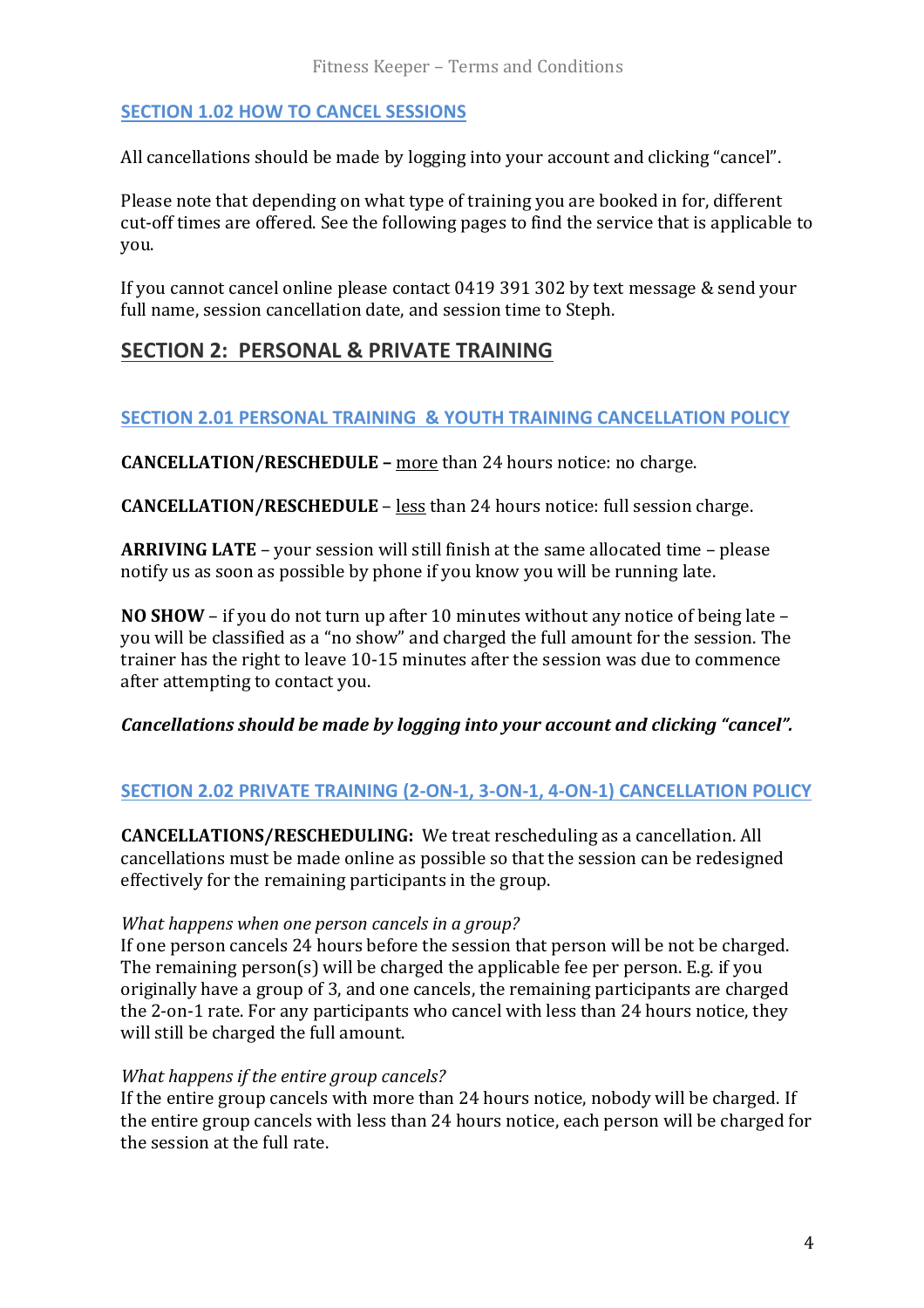We suggest that if someone in the group knows they cannot attend, they let the rest of their group know so that the group can continue with a different rate, or cancel with no charge if enough notice is given.

**LATE** – your session will still finish at the same allocated time – please notify us as soon as possible by phone if you know you will be running late.

**NO SHOW** – if you do not turn up after 10 minutes without any notice of being late – you will be classified as a "no show" and charged the full amount for the session. The trainer has the right to leave 10-15 minutes after the session was due to commence.

#### *Cancellations should be made by logging into your account and clicking "cancel".*

#### **SECTION 2.03 EXERCISE PHYSIOLOGY CANCELLATION POLICY**

**CANCELLATION/RESCHEDULE –** more than 24 hours notice: no charge.

**CANCELLATION/RESCHEDULE** – less than 24 hours notice: 50% of session charge.

**ARRIVING LATE** – your session will still finish at the same allocated time – please notify us as soon as possible by phone if you know you will be running late.

**NO SHOW** – if you do not turn up after 10 minutes without any notice of being late – you will be classified as a "no show" and charged the full amount for the session. The trainer has the right to leave 10-15 minutes after the session was due to commence after attempting to contact you.

*Cancellations should be made by logging into your account and clicking "cancel".*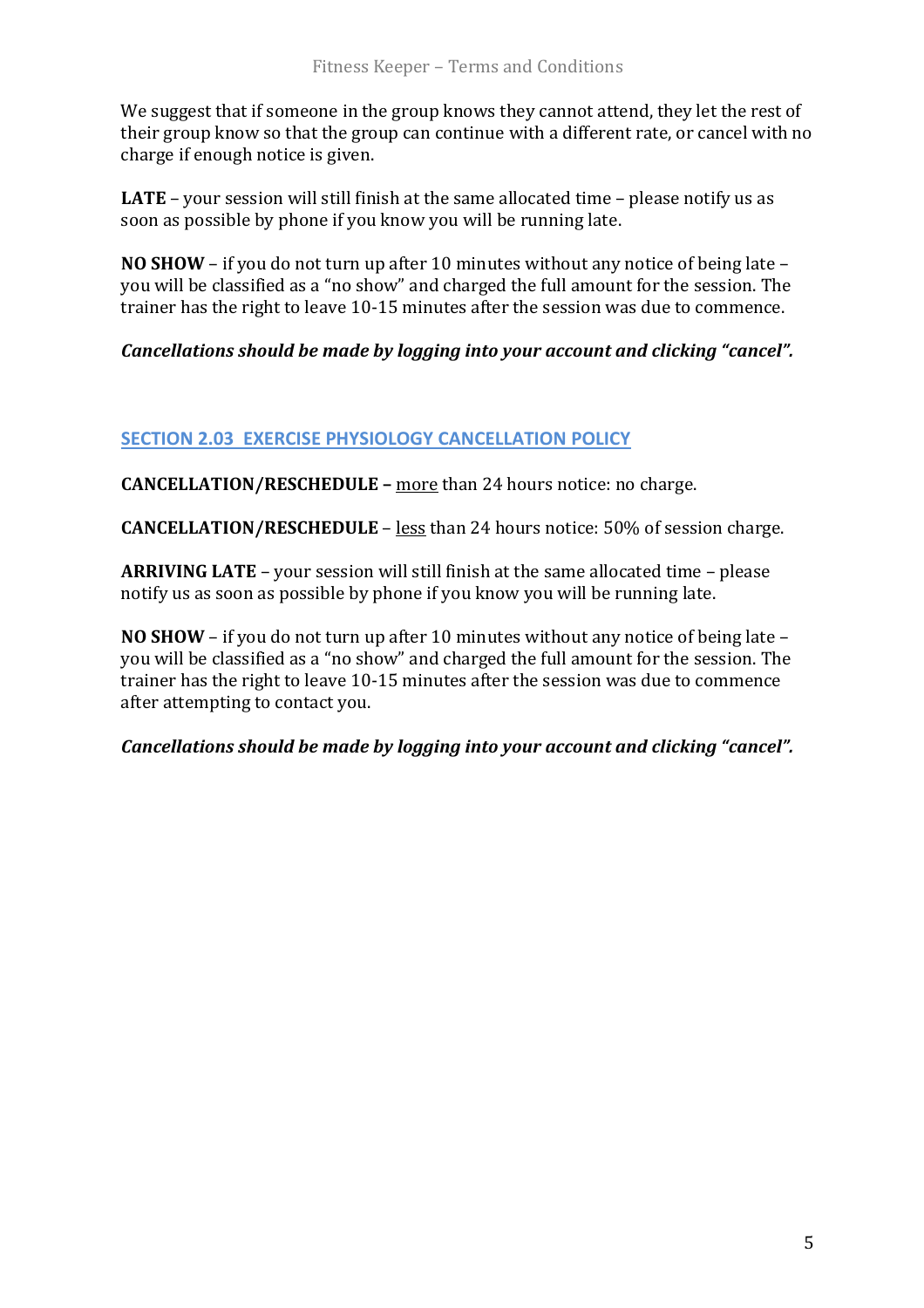## **SECTION 3: CLASSES**

**Classes refer to the sessions on our class timetable** (these may change from time to time):

- Boot camp
- Boxing Blast
- Group Fitness Class
- High Intensity Training

## **SECTION 3.01 CLASS CANCELLATION POLICY**

**LATE –** your session will start and finish at the allocated times. Please conduct your own warm-up for 5 minutes if you arrive more than 5 minutes late.

#### **ABSENT/NO SHOW** –

- It is assumed all participants will attend all sessions they have booked in for.
- If you cannot make a session, you must cancel your session online as soon as possible. This ensures the session can be effectively redesigned for the remaining participants. It also allows any waitlisted clients into the class.
- The online booking/reservation system closes 60 minutes prior to the scheduled start time of each class. You must cancel online by clicking "cancel" prior to this cut-off if you cannot make a class. Should you miss the cut-off and not attend, you will be charged for the session. All cancellations with less than 60 min notice (including no shows) will be charged as if attended.
- No refunds or credits will be provided for the person who does not attend their nominated session.

## **SECTION 4: HEAT POLICY (outdoor sessions only)**

#### **Training on a hot day**

When your session falls on a hot day, we will reduce the intensity of your session and allow for longer rest periods and more water breaks. Make sure you drink plenty of water leading up to your session to avoid dehydrating.

#### **During extreme heat** (36 degrees and above)

During extreme heat, we have a more flexible cancellation policy than usual. Please read the appropriate section/s below.

Sports Medicine Australia (SMA) recommends that when the temperature is 36+ combined with a relative humidity of 30% or more - exercise is stressful for most people and it is recommended that sessions are changed to cooler parts of the day or cancelled. Fitness Keeper's policy is based on the temperature being 36 degrees or above no matter what the relative humidity is.